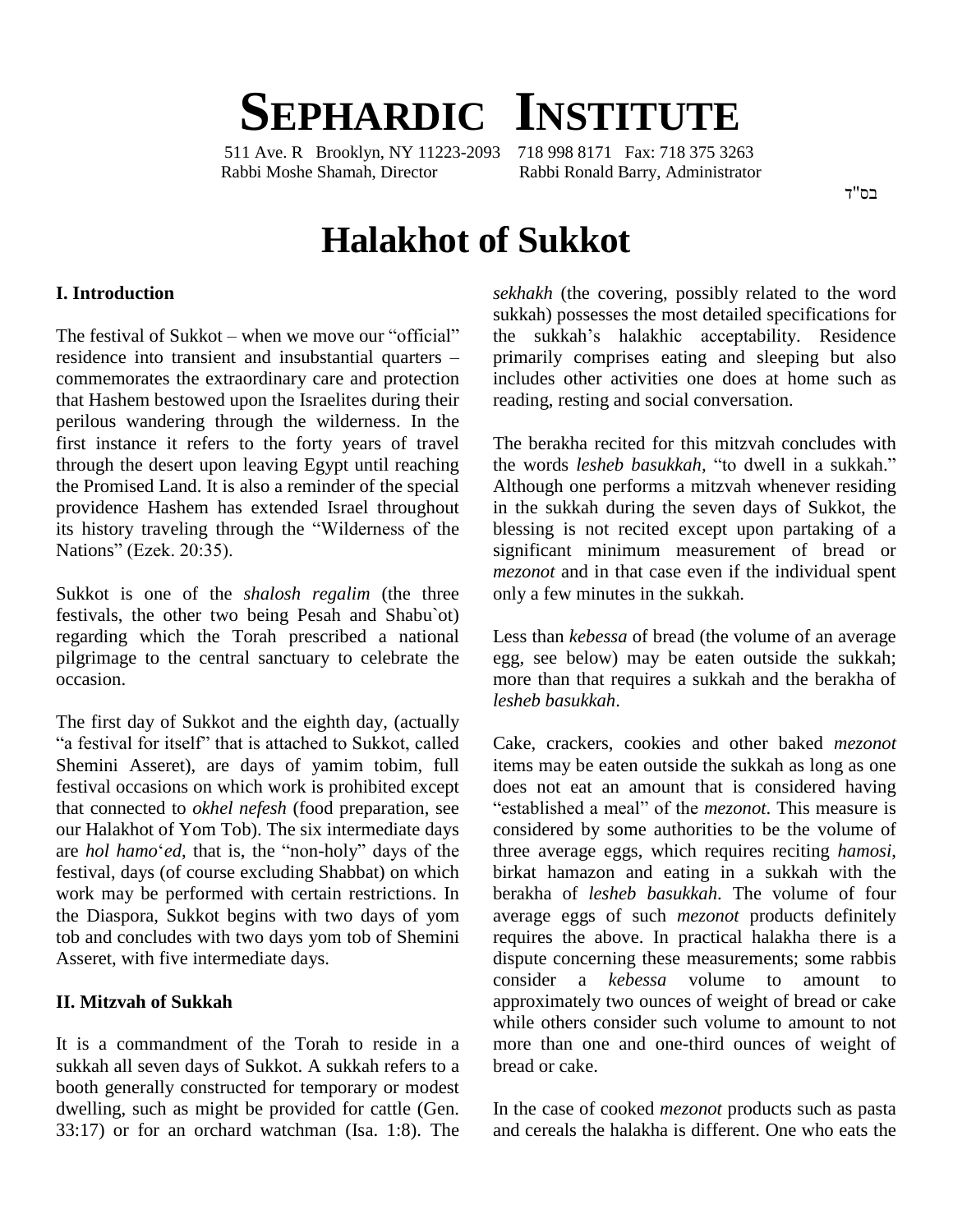above minimum measure of these should be in a sukkah and recite *lesheb basukkah* despite the fact that they do not require the berakhot of *hamosi* and *birkat hamazon* regardless of how much quantity is eaten, even when they comprise a "regular" meal, but *mezonot* and *al hamihya*.

Fruits, vegetables and drinks are permitted outside the sukkah in any quantity. Whoever is careful to eat and drink in the sukkah even when partaking of less than the measure that requires sukkah is praiseworthy. It is proper to eat*mezonot* items that are of at least a *kebessa* in the sukkah even though they do not require *lesheb basukkah*.

When reciting the blessings, one first recites *hamosi* then *lesheb basukkah*. On yom tob or Shabbat, since there is *qiddush*, *lesheb basukkah* is attached to the *qiddush*. If one forgot to recite it at the beginning of his meal, he may do so as long as he is still within the meal, even if he no longer intends to eat bread.

On the first night of Sukkot, one is required to eat at prohibition." least a *kazzayit* of bread in the sukkah. (*Kazzayit* is dependent on the *kebessa*, but one ounce is surely adequate.) In the Diaspora this applies to the second night also.

There are four berakhot in the *qiddush* of the first two nights of Sukkot: the first is on the wine, the second commemorates the festival, followed by *lesheb basukkah* and *sheheheyanu*. On the second night the order of the third and fourth blessings are reversed as explained below.

The *sheheheyanu* in the *qiddush* on all first nights of festivals expresses gratitude for being alive to fulfill the mitzvah of celebrating the festival. On Sukkot it also applies to the mitzvah of construction of the sukkah (even if the individual reciting the *qiddush* did not build or does not own the sukkah he is in). Therefore, on the first night it is recited after *lesheb basukkah*, to cover both mitzvot. On the second night, *sheheheyanu* is only for the festival, recited because of the "doubt of the day" that used to apply and which the rabbis had long ago prescribed that we recite. As far as construction of the sukkah is concerned, the *sheheheyanu* of the first night would cover it even if the first night were not really the festival, as the sukkah was already completed.

Although these considerations derive from a situation that no longer obtains we do not have the authoritative national Bet Din to bring the halakha into alignment with the reality.

#### **III. Exemptions From the Mitzvah**

Women are not required to eat in the sukkah, as it is one of the positive commandments governed by time from which they are exempt. If they choose to eat in the sukkah they fulfill a mitzvah. However, they should not recite the *lesheb basukkah* berakha, as they cannot properly say *vesivanu* ("He commanded should not recite the *lesheb basukkah* berakha, as us"). This principle applies to all such cases in which women are exempt but choose to fulfill the mitzvah. Since the blessings include Hashem's name the established text cannot be modified without an authoritative national Bet Din.

In cold or inclement climates one need not sleep in the sukkah. One should not sleep in the sukkah if it is dangerous, for "danger is more serious than a prohibition." dangerous, for "danger is more serious than a

A sick person who is discomforted when eating in the sukkah, even if his illness is not life threatening, is exempt. The sick person's attendant is also exempt.

When it is raining hard enough to interfere with the normal use of the sukkah as a room in one's home, one is exempt and may then eatbread outside the sukkah. If, nonetheless, one chooses to eat in the sukkah, he is not allowed to recite the berakha on the sukkah. The rabbis consider a person who does so *hedyot*. Similarly, other adverse conditions in the sukkah that cause one significant discomfort, such as extreme cold or bad odor not under one's control, sukkah that cause one significant discomfort, such as also exempt one from the sukkah.

If one began his meal indoors because it was raining, and the rain stopped while he was in the midst of the meal, he does not have to move to the sukkah or refrain from bread during the rest of the meal. Once he was exempt at the beginning of the meal he is exempt for the whole meal.

On the first night of Sukkot, since eating in the sukkah is a specific mitzvah from the Torah, the halakha is different. If it rains before one fulfilled the mitzvah of eating in the sukkah, and the individual is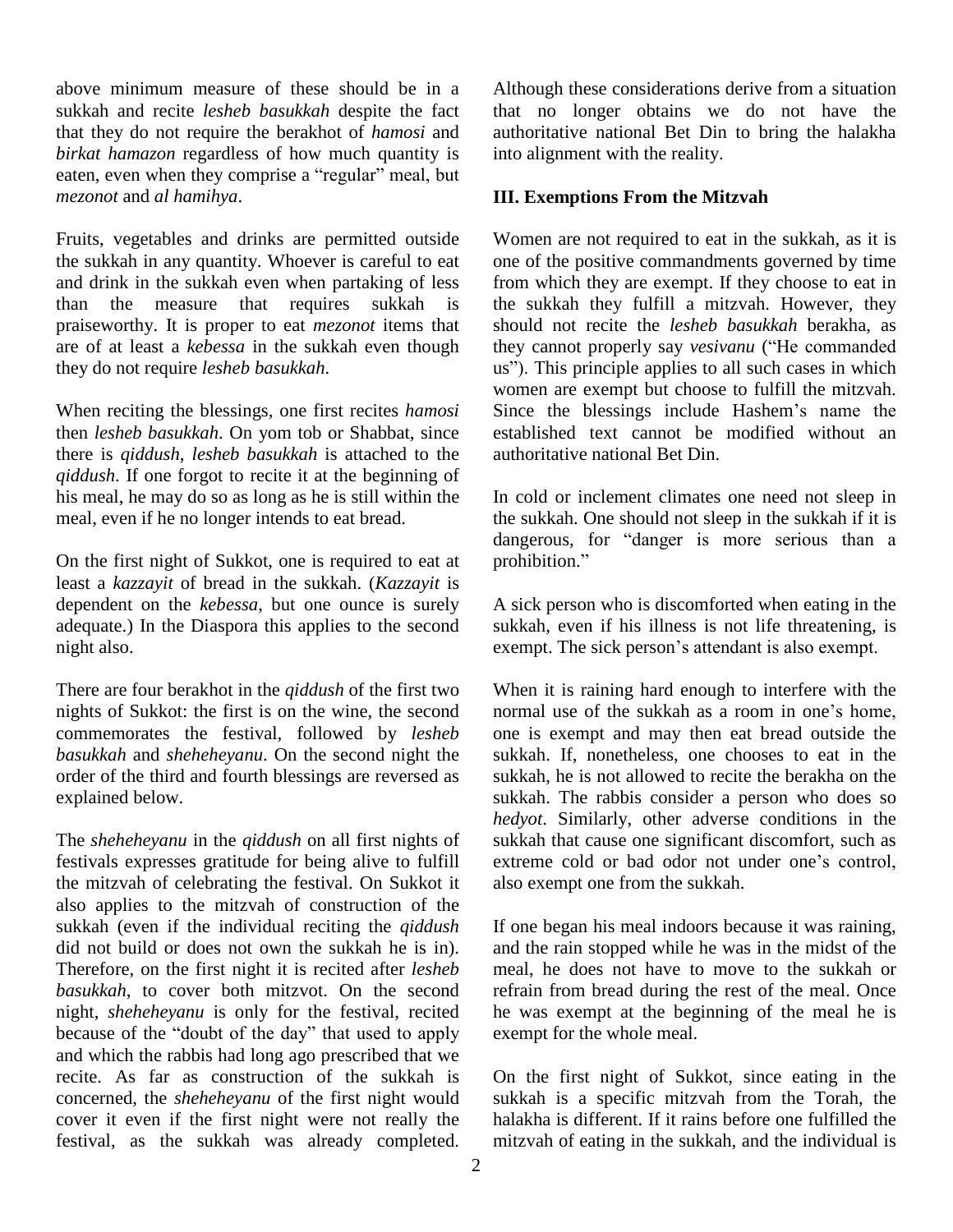prepared to begin his meal, he should wait a reasonable amount of time (a half hour in most cases) to see if the rain stops or if there is a sign of stopping. If it does not stop, and there is no sign of stopping, he may then eat with bread in the house. Even the first night there is no mitzvah to eat in the sukkah while disturbed by rain. If the rain stopped after one began or completed his meal, he should enter the sukkah to eat at least a measure of bread with the berakha of *lesheb basukkah*. However, if the rain stopped after one went to bed to sleep for the night, it is not then necessary to go to the sukkah.

Travelers during Sukkot are exempt from sukkah during their journeying times and may eat bread make a "mat," providing it was made for overhead outside a sukkah providing they are traveling for purposes of business or a mitzvah. Those traveling for pleasure are not exempt from sukkah and even if a sukkah is not available in their vicinity they should refrain from eating the measure of bread that requires a sukkah.

# **IV. The Sukkah**

A sukkah must be at least ten *tefahim* (handbreadths) high, approximately thirty-five inches. In times past,  $(10\frac{1}{2}$  in.) does not invalidate the sukkah, but one when it was common to sit on the floor, this height was adequate. The maximum height for a sukkah is twenty *amot* or "cubits" (an average person's forearm, approximately twenty-one inches). Thus, the maximum acceptable height for a sukkah is about 35 feet. If it were higher, an individual sitting in the sukkah might not sense being under the *sekhakh* covering.

A sukkah must have at least two walls and part of a third. In a standard rectangular sukkah, two walls must extend for at least seven *tefahim* each (24<sup>½</sup> inches) while the third must extend at least over four *tefahim* (14 inches).

Sukkah walls may be constituted of any material providing they are strong enough to withstand a wind normal for the particular locale during the Sukkot season. The commercial canvas walls common in our times are acceptable providing they are fastened well all along their width on top and bottom. It is preferable they not flutter more than three *tefahim* off center.

The Sukkah must be covered with *sekhakh* that shades the majority of the area of the sukkah.

*Sekhakh* must be:

- 1. Of a material that grows from the ground
- 2. Detached from the ground
- 3. Able to remain for seven days without decomposing
- 4. Not subject to the laws of ritual impurity, thus excluding receptacles, vessels and foodstuffs.

The most usual materials for *sekhakh* are bamboo, evergreens and thin wooden slats. It is acceptable to use bamboos spliced into thin strips and interlaced to evergreens and thin wooden slats. It is acceptable to<br>use bamboos spliced into thin strips and interlaced to<br>make a "mat," providing it was made for overhead covering or at least not for a floor mat (which involves a technical point associated with a potential defilement).

*Sekhakh* should not be so solid that heavy rain cannot penetrate the sukkah. It is preferred to contain some sufficiently porous spots so that some stars may be visible through it.

An air gap in the sekhakh of less than three *tefahim* An air gap in the sekhakh of less than three *tefahim*  $(10\frac{1}{2}$  in.) does not invalidate the sukkah, but one should noteat under such a gap. Invalid *sekhakh* of less than four *tefahim* (14 in.) in the midst of kosher *sekhakh* does not invalidate the sukkah and one is permitted to eat underneath such a spot. In a minimum-size sukkah (of seven *tefahim*) these two lenient regulations are inapplicable, as there would not be enough space remaining for a kosher sukkah.

A ceiling area that extends into the sukkah from a side wall may have invalid *sekhakh* (such as a regular roof) up until four *amot* (seven feet) without invalidating the sukkah. The reasoning is that the part of the ceiling connected to the wall may be considered a continuation of the wall (a curved wall). However, the invalid *sekhakh* area is not considered part of the sukkah; thus, there must be a minimum size of sukkah without it. When eating in such a sukkah one must be under the valid *sekhakh*.

A sukkah should not be built under any projection (e.g. a ledge, an overhang or trees). If part of the sukkah is under a projection, that part is invalid and one should not eat in that spot.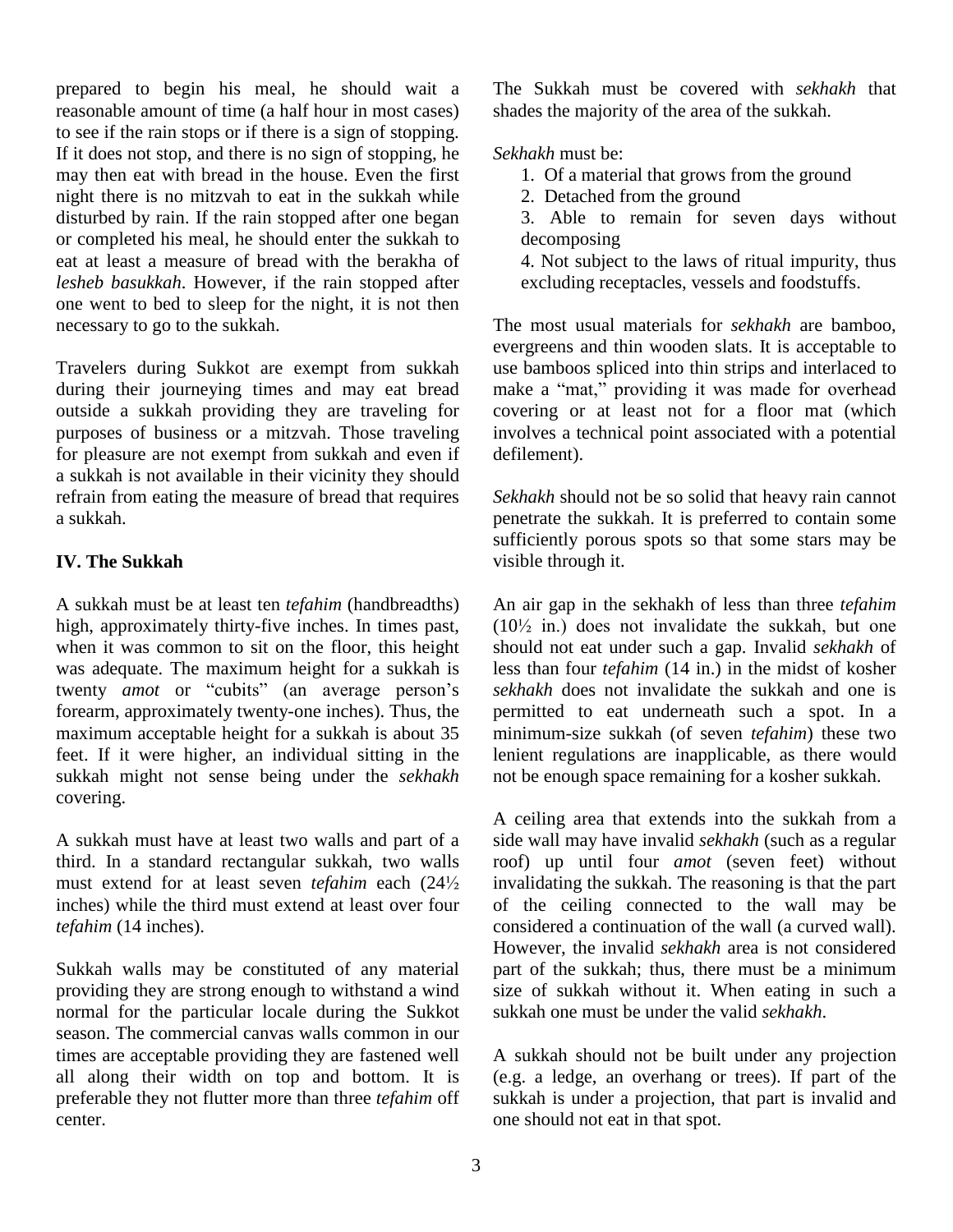It is a mitzvah to decorate the sukkah. Decorations may be attached to the *sekhakh* even though the decorations are made of material that is invalid for *sekhakh*. Decorations within four *tefahim* of the *sekhakh* are subordinate to and annulled to it and one may eat under such decorations.

# **V. The Four Species - Lulab, Etrog, Hadas and Araba**

The Torah prescribes taking four specific species of greenery on the first day of Sukkot (items representative of the beauty and productivity of the land of Israel) and rejoicing. The Talmud defines these as etrog (citron), lulab (palm branch), hadas (myrtle branches) and araba (willow branches). Rejoicing with these items was undoubtedly associated with their symbolism and the time being toward the end of the harvest season (Lev. 23:39). In the central sanctuary the celebrating with the four species was performed all seven days of Sukkot. The rabbis extended the mitzvah to all seven days everywhere.

This mitzvah is performed once daily, during daytime only, by lifting the four species together. This is the minimal, technical requirement. In the spirit of the law one would hold the four species in his hands while singing and chanting prayers, particularly the hosha`not. The mitzvah is not performed on Shabbat as the rabbis feared it would lead to carrying.

Women are not obligated in this mitzvah as it is a positive mitzvah governed by time. They may choose to perform it, but without a berakha.

One lulab, three hadasim and two arabot should be bound together, so that the three species comprise a that set that day have done so. single unit. It is customary to bind them with lulab leaves. The binding should preferably be done before yom tob so that the binding material could be cut to size and knots made. If done on yom tob it may only *tefahim* each  $(10\frac{1}{2})$  in.). An etrog must be at least the be done in an inferior manner, without cutting and without proper knots.

In fulfilling the mitzvah, one takes the three species bound together in his right hand, recites the berakha, then takes the etrog in his left hand (even if left handed) and while holding the four species together, waves them. The central spine of the lulab (*shidra*) should face towards the person. The berakha is recited just before taking the etrog in hand in accordance with the rule that berakhot on mitzvot are recited just before fulfillment. If preferred, one may hold the etrog upside down before the berakha and turn it right side up after the berakha, as the mitzvah is not fulfilled until the four species are held right side up. Right side up means the point of detachment from the tree is to the bottom.

On the first day two berakhot are recited: *al netilat lulab* and *sheheheyanu*. On the rest of the days only the first berakha is recited. While waving, one should silently request G-d to provide beneficial rains and dew and helpful winds during the coming year. One should have kavanah (focused thoughts) for the land of Israel, the country he is in and, in a general way, the world-at-large.

The Torah indicates that we should each take our own set of four species ולקחתם לכם. This applies to the first day; on the other days he may borrow a set from another. On the first day if one does not have the first day; on the other days he may borrow a set<br>from another. On the first day if one does not have<br>his own set, someone may present him with a "gift" with the understanding that it will be returned. If the congregation owns its own set, there is an assumed general consensus. Each member is considered a partner and each is understood to relinquish his share on behalf of whoever wishes to say the berakha.

There is a technical problem involved with the giving of the lulab set to children on the first day. Halakhically, a child can acquire property when an adult gives it to him, but cannot give over property.<br>Therefore, an adult should be careful not to transfer<br>his lulab set to a child as a "gift" on the first day Therefore, an adult should be careful not to transfer before all the adults who intend to say a berakha on

that set that day have done so.<br>The lulab must measure at least four *tefahim* (14 in.); hadas and araba stalks must measure at least three The lulab must measure at least four *tefahim* (14 in.);<br>hadas and araba stalks must measure at least three<br>*tefahim* each (10<sup>1</sup>/<sub>2</sub> in.). An etrog must be at least the volume of an average egg.

An etrog from which even a small amount is missing is invalid. This includes the node from which the *pitum* protrudes. Etrogim that grow naturally without such a node are acceptable. The upper portion of an etrog (the upper slope until the top) should be very presentable, without flaws such as discoloration or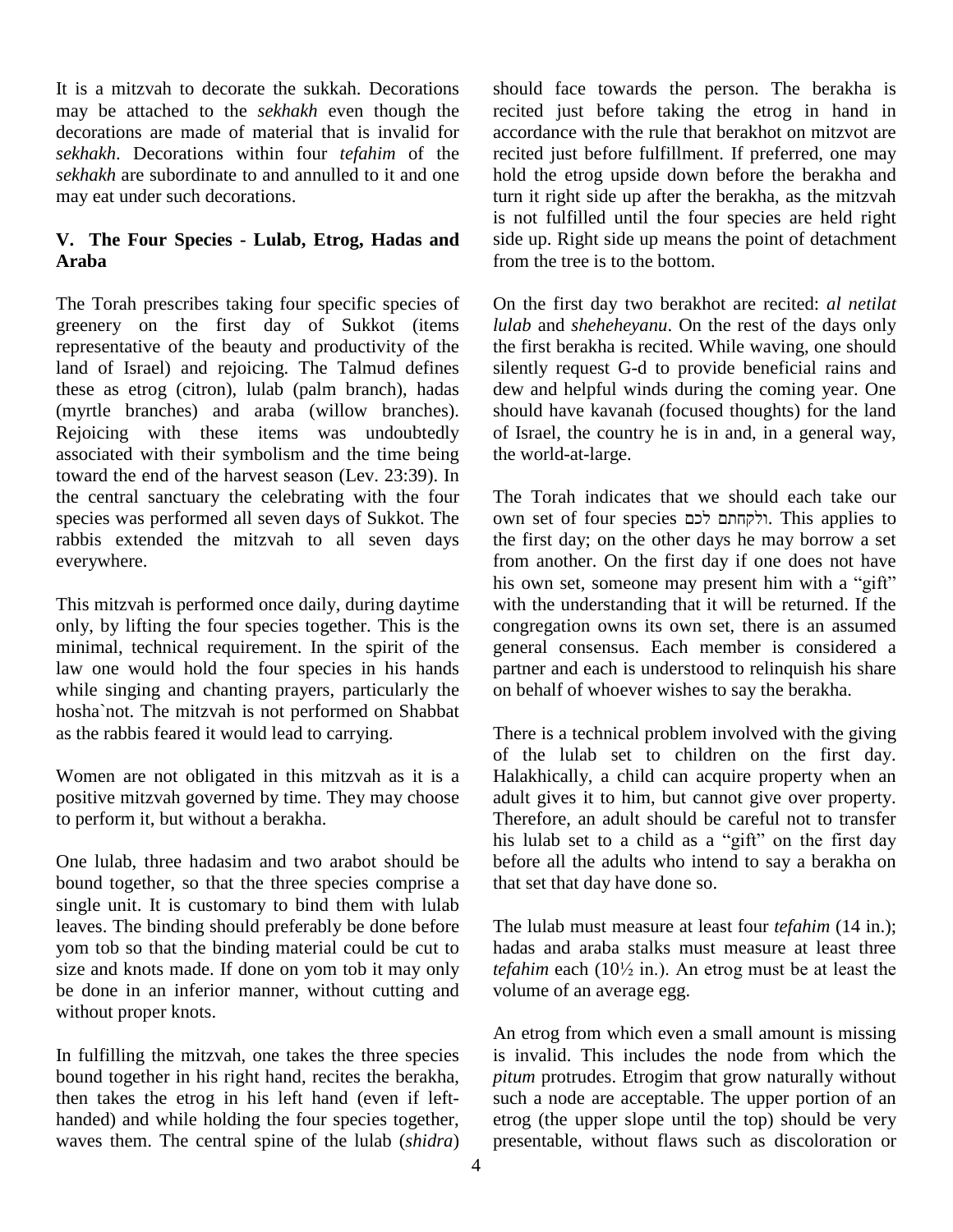"scales." Flaws on the lower portion of the etrog are not as serious and its acceptability depends on the extent of the flaw.

Proper hadas has three or more leaves protruding does<br>from the same horizontal line all along its stem. At discorthe minimum, it should be "tripled" for at least four be jo from the same horizontal line all along its stem. At and one-half inches along its stem, which is the and the custom to comport in accordance with the majority of the *bedi*'avad measurement of hadas. If "doubt of the day" that they had before the set the minimum, it should be "tripled" for at least four<br>and one-half inches along its stem, which is the<br>majority of the *bedi 'avad* measurement of hadas. If all the leaves dry up to the extent that they no longer ca majority of the *bedi'avad* measurement<br>all the leaves dry up to the extent that the<br>are green but "whitish," it is invalid.

Proper araba has smooth-edged leaves. If the majority of the leaves dry up or fall off, it is invalid. an analyzed vector is invalid because of "missing," poor the

appearance or blemishes is only invalid the first day.

Hadas and particularly araba spoil relatively quickly. To preserve them, it is helpful to wrap them in a large sheet of aluminum foil, wet newspaper or a damp towel and refrigerate.

A halakhic principle is to "beautify the mitzvot." Since the etrog is defined as the Biblical *hadar* (beautiful), it is especially appropriate to seek a presentable one.

#### **VI. Shemini Asseret**

The festival of the eighth day (and the ninth day in the Diaspora), Shemini Asseret, is a separate festival<br>in most respects. Thus, the halakhot of sukkah and<br>the "four species" do not apply to it. in most respects. Thus, the halakhot of sukkah and

It is customary to eat in the sukkah on the first day of Shemini Asseret without reciting the berakha on the sukkah. This is based on the practice of conducting as they did before establishment of a set calendar, when they had the doubt regarding the day, i.e. perhaps the eighth day is really the seventh day and still Sukkot, even though we now know it is the eighth day.

The reason we do not recite the berakha on sukkah because of the "doubt" that they had is that in the evening it would be recited in the *qiddush*, thus creating a totally inappropriate situation: we would have mentioned Shemini Asseret and then explicitly contradicted our declaration with the blessing of extra aliyot are generally given before the aliya of *lesheb basukkah*. The mere sitting in the sukkah does *Hatan Me'ona*, although some have the custom to *lesheb basukkah*. The mere sitting in the sukkah does

not create a contradiction as people sometimes choose to eat outdoors independently of the festival.

However, since the day is Shemini Asseret which does not require sitting in the sukkah, slight discomfort permits eating indoors, as the mitzvah to be joyous in celebrating the festival is from the Torah<br>and the custom to comport in accordance with the<br>"doubt of the day" that they had before the set and the custom to comport in accordance with the calendar cannot override it.

We begin reciting *mashib haruíah umorid hageshem* (acknowledging that the time for rain in Israel has arrived) in the amida of musaf of Shemini Asseret. If one mistakenly recited *morid hatal* he does not repeat the amida, as dew is appropriate all year long. We do not begin *barekh alenu* in the amida (that includes the *ten tal umatar* request for rain) until December 4<sup>th</sup> or  $5^{\text{th}}$ .

# **VII. Simhat Torah**

Simhat Torah is celebrated on Shemini Asseret; in the Diaspora it is celebrated on the second day. On this day we conclude the annual reading of the Torah and begin reading it anew. It is appropriate to then rededicate ourselves to increasing our study of the Torah this time around.

We read from three *Sifre Torah*. In the first we conclude the Torah, in the second we begin Beresheet and in the third we read the maftir for the day. Although we normally recite *qaddish* after a required reading of each Sefer Torah of yom tob or Shabbat, the custom is not to recite *qaddish* after concluding the Torah so as not to interrupt between concluding and beginning again.

Three *hatanim* (grooms of the Torah) are designated for the readings. The *Hatan Me`ona* reads the portion of the Torah that precedes the concluding portion, the *Hatan Torah* concludes, while the *Hatan Beresheet* reads from the beginning of the Torah.

It is customary to give many aliyot on this day, including to children to increase their love for the Torah. Very young children are sent up in groups with an older child leading them in the berakha. The extra aliyot are generally given before the aliya of with an older child leading them in the berakha. The extra aliyot are generally given before the aliya of *Hatan Me'ona*, although some have the custom to